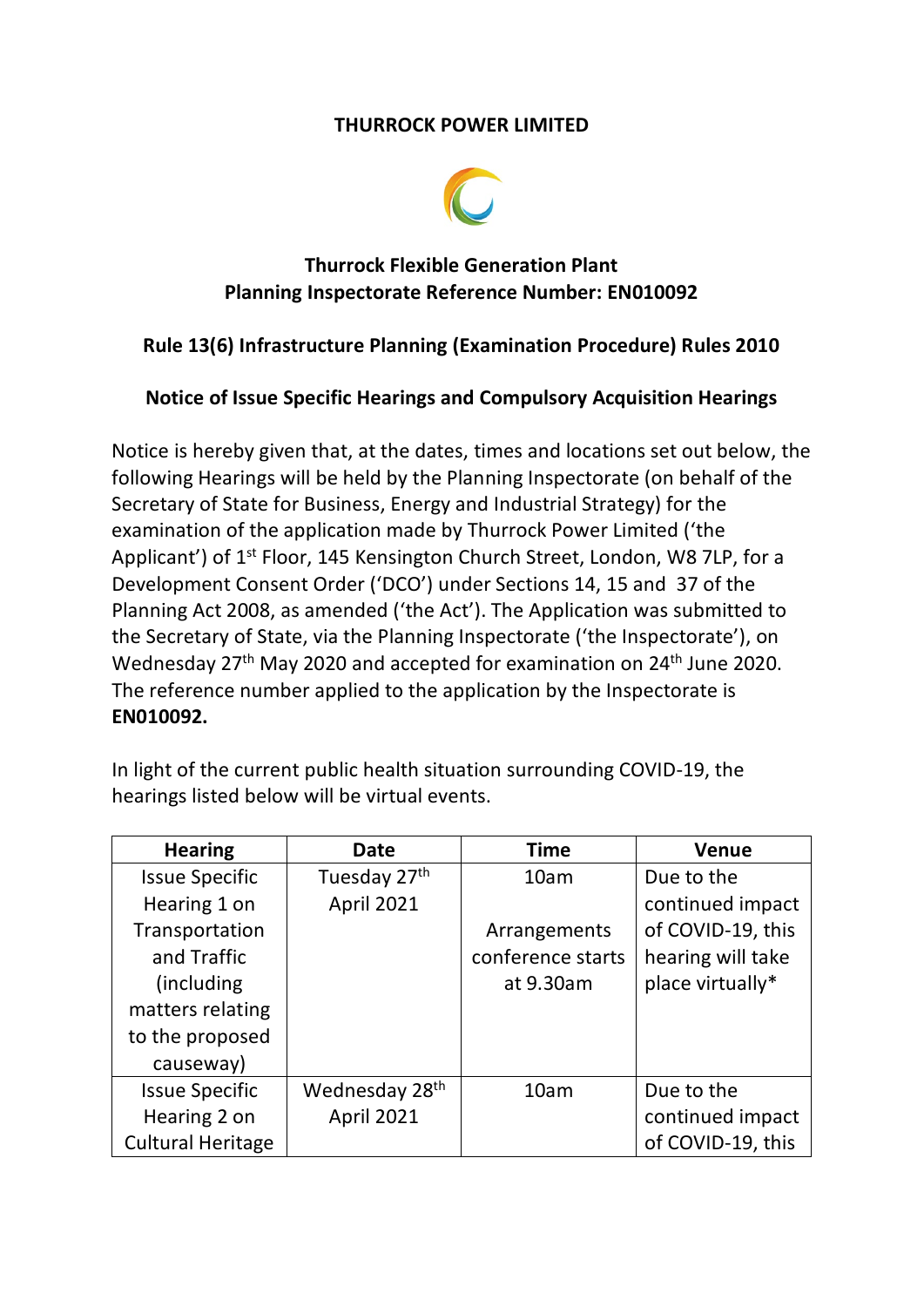|                       |                            | Arrangements      | hearing will take |
|-----------------------|----------------------------|-------------------|-------------------|
|                       |                            | conference starts | place virtually*  |
|                       |                            | at 9.30am         |                   |
| Compulsory            | Wednesday 28 <sup>th</sup> | 2pm               | Due to the        |
| Acquisition           | <b>April 2021</b>          |                   | continued impact  |
| <b>Hearing</b>        |                            | Arrangements      | of COVID-19, this |
|                       |                            | conference starts | hearing will take |
|                       |                            | at 1.30pm         | place virtually*  |
| <b>Issue Specific</b> | Thursday 29th              | 2pm               | Due to the        |
| Hearing 3 on the      | <b>April 2021</b>          |                   | continued impact  |
| draft                 |                            | Arrangements      | of COVID-19, this |
| Development           |                            | conference starts | hearing will take |
| <b>Consent Order</b>  |                            | at 1.30pm         | place virtually*  |
| ('dDCO')              |                            |                   |                   |

\**The Inspectorate will provide joining details in due course. Interested and Affected Parties are encouraged to check the National Planning Infrastructure website for updates. Please refer to the following link:*  [https://infrastructure.planninginspectorate.gov.uk/projects/south](https://infrastructure.planninginspectorate.gov.uk/projects/south-east/thurrock-flexible-generation-plant)[east/thurrock-flexible-generation-plant](https://infrastructure.planninginspectorate.gov.uk/projects/south-east/thurrock-flexible-generation-plant)

Please also note the following Reserved Hearing Dates, which will be used in unforeseen circumstances only:

| <b>Hearing</b>           | Date                        | <b>Time</b>       | <b>Venue</b>      |
|--------------------------|-----------------------------|-------------------|-------------------|
| <b>Issue Specific</b>    | Tuesday 4 <sup>th</sup> May | 10am              | Due to the        |
| Hearing 1 on             | 2021                        |                   | continued impact  |
| Transportation           |                             | Arrangements      | of COVID-19, this |
| and Traffic              |                             | conference starts | hearing will take |
| (including)              |                             | at 9.30am         | place virtually   |
| matters relating         |                             |                   |                   |
| to the proposed          |                             |                   |                   |
| causeway)                |                             |                   |                   |
| <b>Issue Specific</b>    | Wednesday 5 <sup>th</sup>   | 10am              | Due to the        |
| Hearing 2 on             | May 2021                    |                   | continued impact  |
| <b>Cultural Heritage</b> |                             | Arrangements      | of COVID-19, this |
|                          |                             | conference starts | hearing will take |
|                          |                             | at 9.30am         | place virtually   |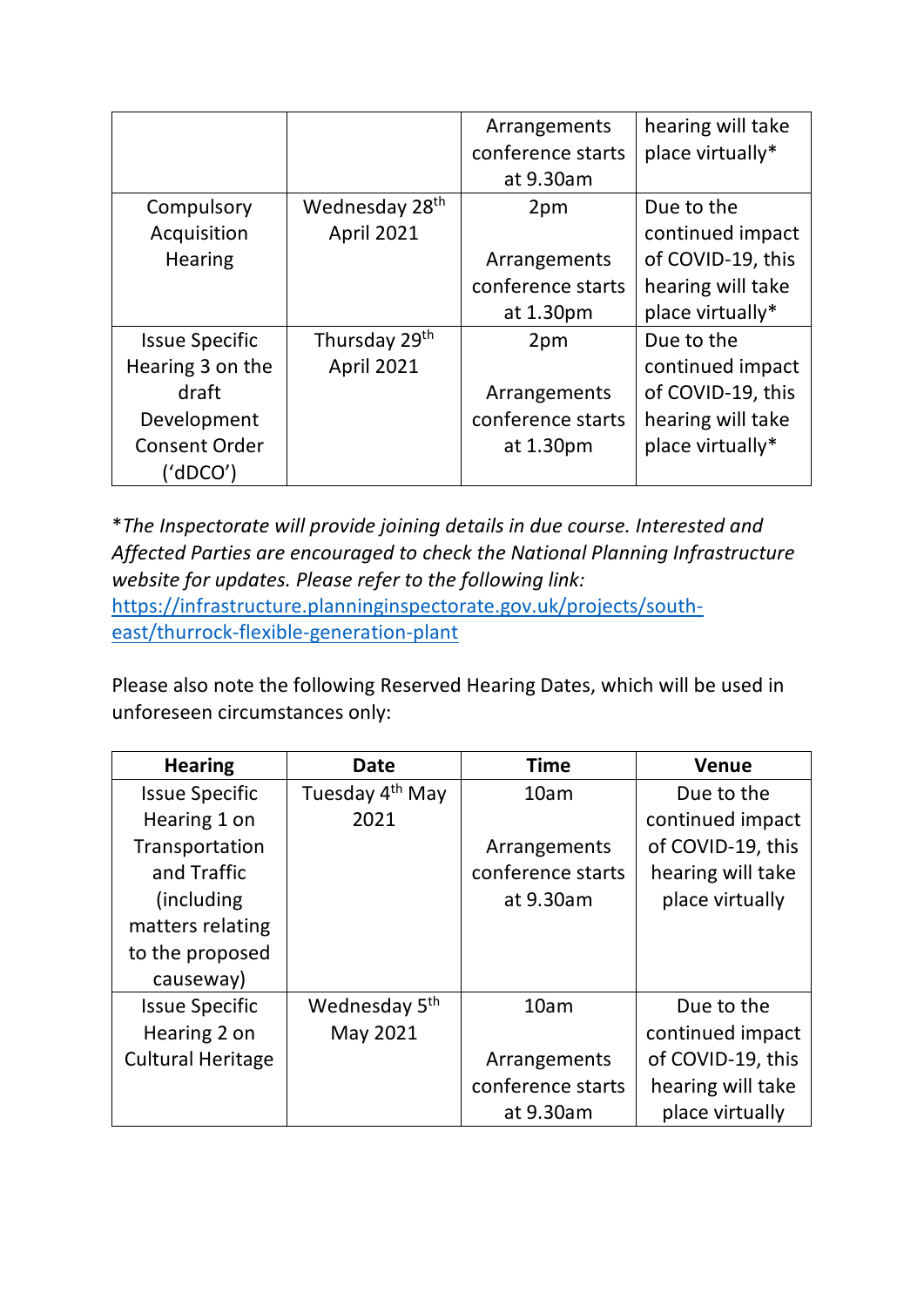| Compulsory            | Wednesday 5 <sup>th</sup>    | 2pm               | Due to the        |
|-----------------------|------------------------------|-------------------|-------------------|
| Acquisition           | May 2021                     |                   | continued impact  |
| <b>Hearing</b>        |                              | Arrangements      | of COVID-19, this |
|                       |                              | conference starts | hearing will take |
|                       |                              | at 1.30pm         | place virtually   |
| <b>Issue Specific</b> | Thursday 6 <sup>th</sup> May | 2pm               | Due to the        |
| Hearing 3 on the      | 2021                         |                   | continued impact  |
| d <sub>DCO</sub>      |                              | Arrangements      | of COVID-19, this |
|                       |                              | conference starts | hearing will take |
|                       |                              | at 1.30pm         | place virtually   |

Interested Parties and Affected Persons wishing to speak at any of the hearings listed above should notify the Inspectorate in writing by Deadline 3 (12<sup>th</sup> April 2021) by emailing: [thurrockfpg@planninginspectorate.gov.uk](mailto:thurrockfpg@planninginspectorate.gov.uk) or calling: 0303 444 5000. Procedural Deadline 3 and all subsequent Deadlines are set out in the Examination Timetable, which is available to view on the project page of the Inspectorate's website.

Please note that hearings will be recorded, and the recordings will be published on the project page of the Inspectorate's website as soon as practicable after each hearing has taken place.

Any further hearings will be publicised as required by the Inspectorate and by the Infrastructure Planning (Examination Procedure) Rules 2010.

## **Summary of the Project:**

The Application relates to the construction, operation and decommissioning of a gas fired flexible electricity generation plant and battery storage facility in Thurrock, Essex, known as the Thurrock Flexible Generation Plant ('the Proposed Development') and includes:

Reciprocating gas engines with net electrical output totalling 600 MW, batteries with net electrical output of 150 MW and storage capacity of up to 600 MW, associated electrical and control equipment, creation of temporary and permanent private access routes for construction and access in operation including a permanent causeway for the delivery of abnormal indivisible loads by barge, a gas pipeline connection to the gas national transmission system, an electrical export connection via underground cables to the immediately adjacent National Grid Tilbury Substation, common land exchange and habitat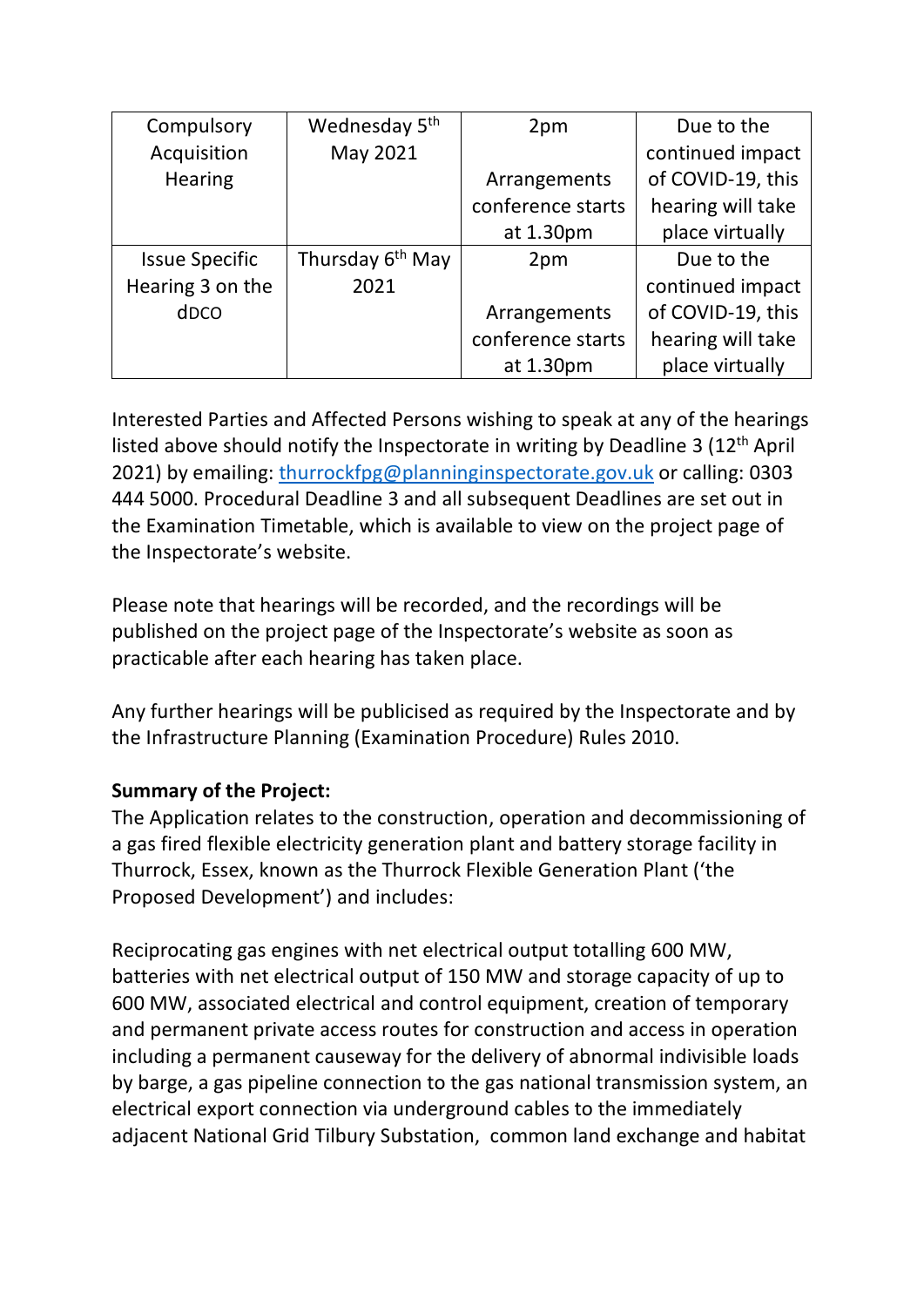creation or enhancement for protected species translocation and biodiversity gain.

The Proposed Development is located on land south west of Station Road near Tilbury, Essex. The British National Grid coordinates are TQ662766 and the nearest existing postcode is RM18 8UL.

# **Copies of Application Documents**

The application form and its accompanying documents, maps and plans, including the Environmental Statement and draft DCO, are available to view electronically and download, free of charge, on the project page of the Inspectorate's website:

[https://infrastructure.planninginspectorate.gov.uk/projects/south](https://infrastructure.planninginspectorate.gov.uk/projects/south-east/thurrock-flexible-generation-plant)[east/thurrock-flexible-generation-plant](https://infrastructure.planninginspectorate.gov.uk/projects/south-east/thurrock-flexible-generation-plant)

and in the 'Documents' section of the Applicant's website: [http://thurrockpower.co.uk](http://thurrockpower.co.uk/)

If you require alternative methods for inspection of the application documents, please telephone the applicant on: 0207 186 0580 or email: [contact@thurrockpower.co.uk](mailto:contact@thurrockpower.co.uk)

Hard copies of the application documents can be requested but will be subject to a maximum charge of £500 for each copy. Requests for electronic or hard copy documents can be made in the following ways:

- Email: [contact@thurrockpower.co.uk](mailto:contact@thurrockpower.co.uk)
- Telephone: 0207 186 0580

USB device copies can be provided free of charge and are available upon request to the Applicant.

It should be noted that the Inspectorate is reviewing its procedures due to the COVID-19 situation, so please monitor their website for periodic updates. You can sign up for updates using the 'sign up' link on the website.

Further information about the Application can be obtained from the Applicant using the following contact details:

- Email: [contact@thurrockpower.co.uk](mailto:contact@thurrockpower.co.uk)
- Telephone: 0207 186 0580